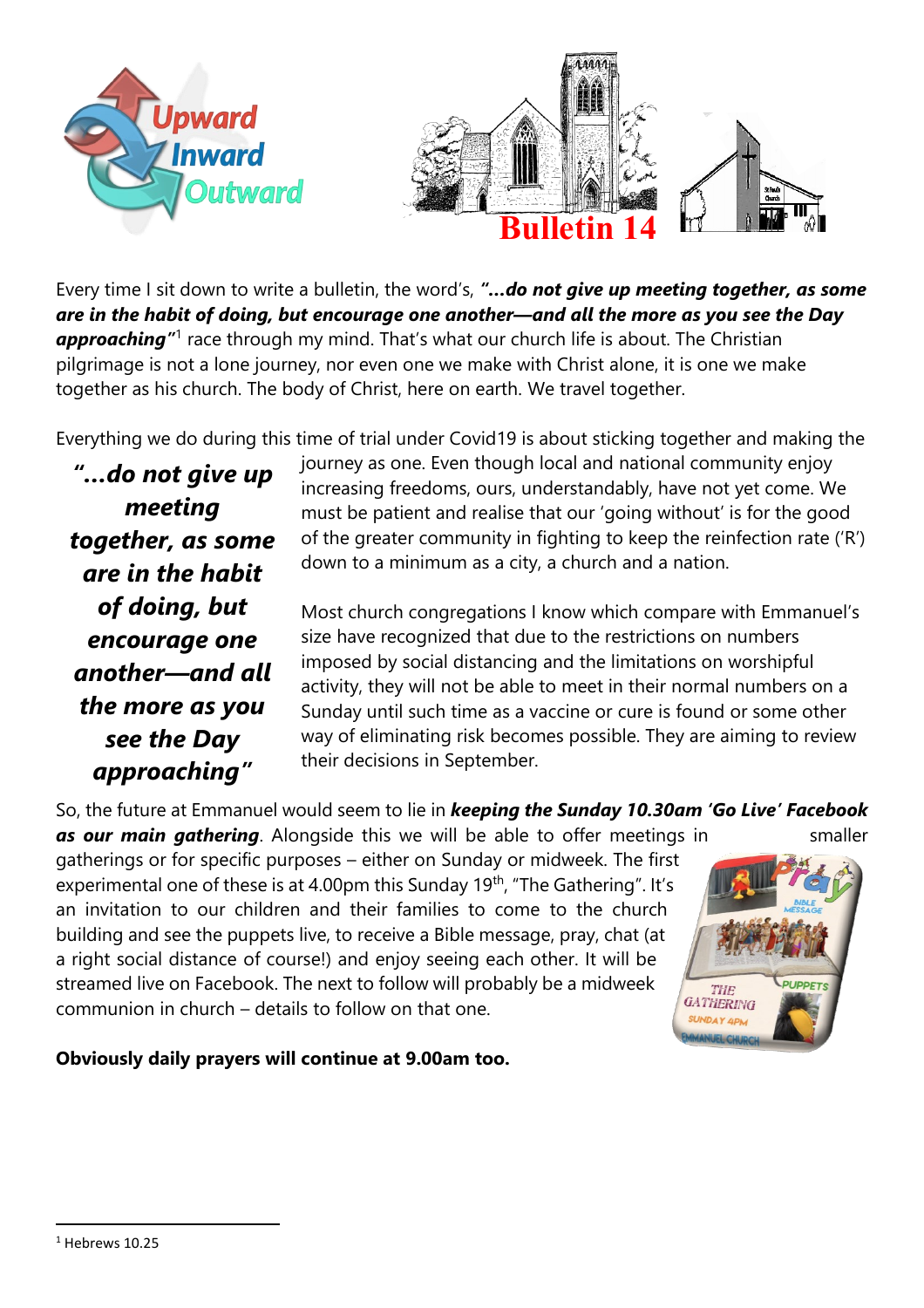At St Paul's it would be easier to bring the whole congregation together - we could open the moveable doors and spread into the whole building – but the profile of our



congregation leads us to believe the majority might still feel unable to attend on the premises yet. So, for the time being, we're aiming for much the same as at Emmanuel. i.e. *we will keep Sunday Facebook 10.30 as the main gathering* but experiment with other additional gatherings. This week, at 6.30pm on 19<sup>th</sup> July, we are

offering Compline, which is an order of service for a more meditative evening prayer. The intention is to make that a weekly event. It will be streamed live on Facebook.

As the weeks of summer pass, we aim to establish a pattern of small gatherings at either end of the parish for those who are able and would like to meet. Anything we do will be streamed live and recorded for later viewing on the Emmanuel & St Paul's Facebook page, but in particular we intend, by the end of July, to ensure delivery of Word and sacrament on Sundays at at least one of the churches even if in simple or modest form. All that said, none of the new gatherings will conflict with the 10.30 Facebook Live gathering and we encourage you to keep that as the gathering that everyone attends, even if we attend others as well.

*Partners in the kingdom and the patient endurance that is in Jesus*

Finally, I think the present weeks we are passing through are some of our hardest. We've learned to deal with the restrictions placed upon us and the adversity we face, but our present times are times of just waiting with little positive change to encourage us. In the book of Revelation, the Christian audience who received its message were undergoing intense persecution, torture and even execution. Though our circumstances make no comparison to theirs, we do have one thing in common. They had no idea how long they would have to undergo their adversity. John writes to his brothers and sisters in Christ, *"I, John, your brother and partner in tribulation and the kingdom*  and the patient endurance that are in Jesus....". We too are in the partnership of faith, know tribulation, are partners in the kingdom and we too are blessed with a *patient endurance in Christ*. It's a gift we often forget. As the great hymn, 'Jesus is King' reminds us,

> *'We have a hope that is steadfast and certain, Gone, through the curtain and touching the throne, We have a Priest who is there interceding, Pouring His grace on our lives day by day.'*



The faithless have no such hope, no such certainly. You and I do! We're good at this, it's what we do well as church – we know what it means to set our eyes on a further horizon in order to endure present times with patience and peace. I recently asked Ben Bloss and Debbie Turnbull to depict Hebrews 6:19 in art-form.

*"We have this hope as an anchor for the soul, firm and secure. It enters the inner sanctuary behind the curtain."*